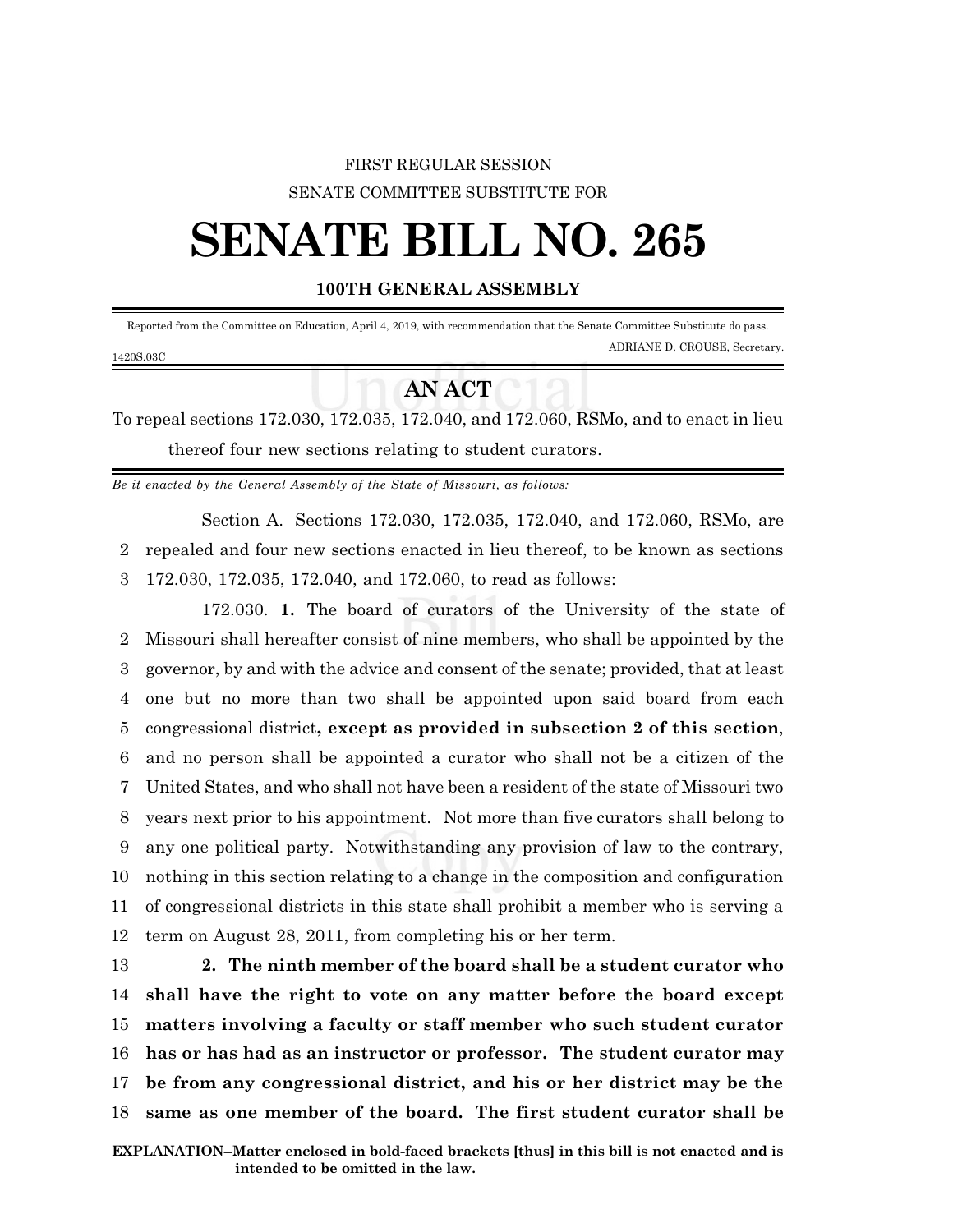**appointed in January 2020 and shall serve a two-year term provided the person maintains the status of a full-time student. The student curator appointed under this subsection shall replace the nonvoting student representative appointed under section 172.035; however, such student curator shall be appointed in the manner prescribed in section 172.035, and he or she shall meet all other requirements of section 172.035.**

172.035. 1. **Beginning in January 2020,** the governor shall, by and with the advice and consent of the senate, appoint a student **[**representative**] curator** to the board of curators of the University of Missouri, who shall attend all meetings and participate in all deliberations of the board. **[**Such student representative shall not have the right to vote on any matter before the board**] The student representative serving on August 28, 2019, under section 172.030 shall remain in such position until a student curator is appointed, provided such student representative continues to meet the requirements of this section**.

 2. Such student **[**representative**] curator** shall be a full-time student at the university as defined by the board, selected from a panel of three names submitted to the governor by the student government presidents of the campuses of the university, a citizen of the United States, and a resident of the state of Missouri. No person may be appointed who is not actually enrolled during the term of such person's appointment as a student at the University of Missouri.

 3. The term of the student **[**representative**] curator** shall be two years**[**, except that the person first appointed shall serve until January 1, 1986**]**.

 4. If a vacancy occurs for any reason in the position of student **[**representative**] curator**, the governor shall appoint a replacement who meets the qualifications set forth in subsection 2 of this section and who shall serve until the student **[**representative's**] curator's** successor is appointed and qualified.

 5. If the student **[**representative**] curator** ceases to be a student at the University of Missouri, or a resident of the state of Missouri, or fails to follow the board's attendance policy, the student **[**representative's**] curator's** position shall at once become vacant, unless such absence is caused by sickness or some accident preventing such **[**representative's**] curator's** arrival at the time and place appointed for the meeting.

6. The student **[**representative**] curator** shall receive the same